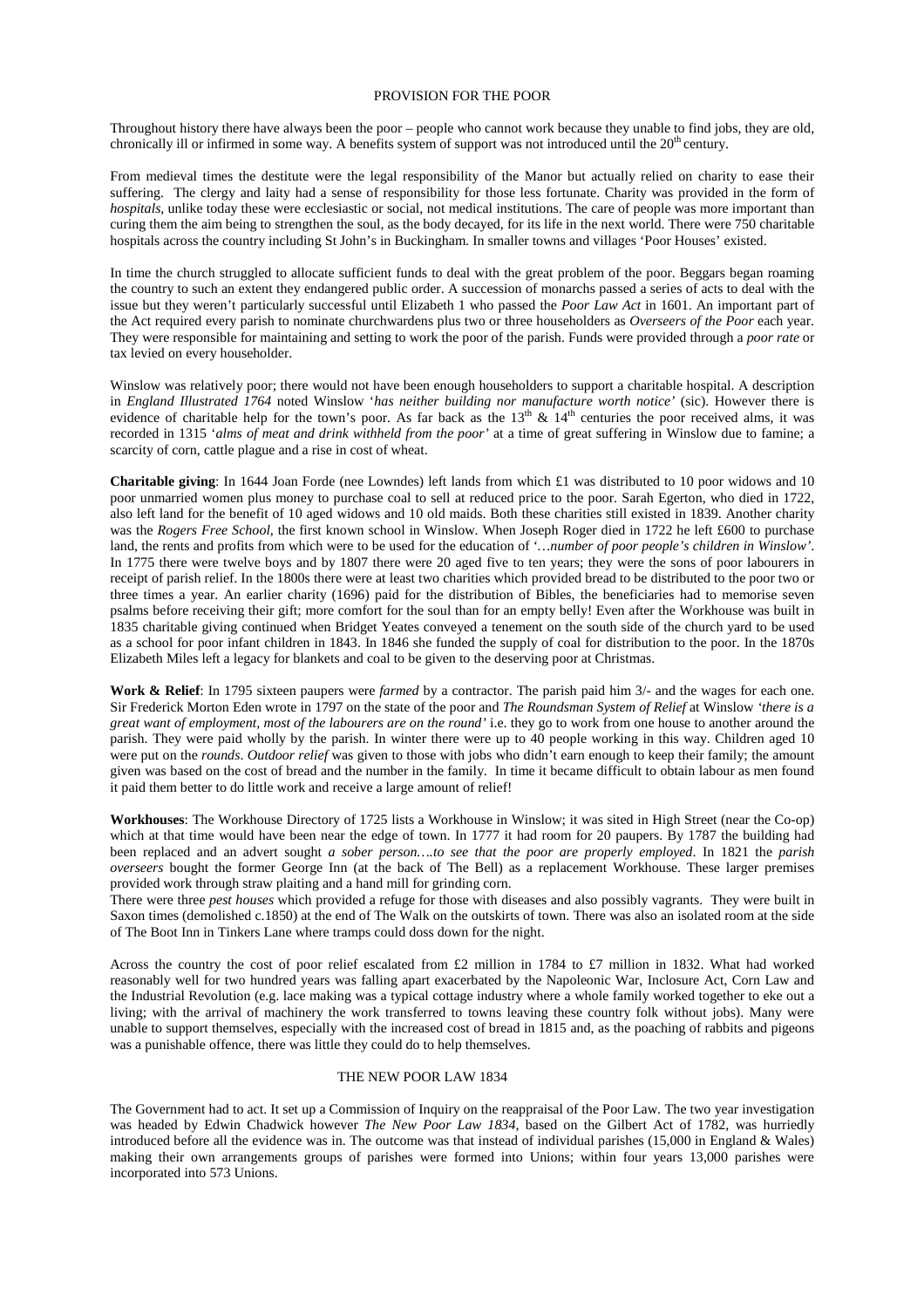Each Union had a purpose building called the *Poor Law Union Workhouse* for paupers. It was a last resort; those who were merely poor were expected to fend for themselves with the help of charity (from church, chapel or individual). It was not a soft option but an uneasy combination of care and deterrence for the destitute which was intended to be harsh. It aimed to make life as unpleasant as possible working on the theory that *human action is motivated by the seeking of pleasure and the avoidance of pain*. The elderly and sick would be looked after but work would be provided for others. Workhouses were designed as self-sufficient communities. Within three years the poor rate was cut by a third. In the 1860s it was calculated that charitable giving in London alone was about the same as the cost of the Poor Law throughout England & Wales. Overseers still had some autonomy. They had the power to levy the local poor rate so it was important for them to keep costs as low as possible. Emigration to the new world was encouraged for families and unaccompanied children. A hundred thousand children were sent to Canada to serve as cheap farm and domestic labour. It was intended that *Out Relief* should cease though in reality in many places this didn't happen*.*

## WINSLOW UNION OF WORKHOUSES

The Winslow Union consisted of 17 parishes: *Drayton Parslow, Dunton, East Claydon, Grandborough, Great Horwood, Hogston, Hogshaw-cum-Fulbrook, Little Horwood, Mursley with Saldin, Nash, North Marston, Shenley Brook End, Stewkley, Swanbourne, Tattenhoe, Whaddon, Winslow-cum-Shipton* (sic) a total population of 7847 in 1831. In Winslow there were 1,100 people at the beginning of 19<sup>th</sup>C rising to 1,890 in 1861 due, no doubt in part, to the railway being built. Each parish provided a *Guardian* except Winslow which provided two. The Board of Guardians, a committee made up of local clergy, business and tradesmen, was responsible for overseeing the Workhouse. Some thought that those on the Board were rate savers*, guardians of the rates rather than the poor*. The Relieving Officer decided who could have a place.

On the 11<sup>th</sup> June 1835 the Guardians met with Sampson Kempthorne to seek his advice on extending the existing Workhouse in High Street. He suggested a 200 place facility. The Guardians agreed on a new Workhouse for 250 inmates; Kempthorne and Gilbert-Scott were asked to draw up plans and estimates.

Built on North Field, on the then edge of town, the site stretched from Avenue Road to Station Road. It is thought Winslow had the first of this particular design of George Gilbert-Scott's workhouses. The cost was £5250. To defray expenses there was a sale of 42 parish-owned cottages and the old Workhouse (described elsewhere) at The Bell on  $30<sup>th</sup>$  March 1837.

The workhouse was built on a square with a cross through the centre; the four spaces provided exercise yards. Inmates were separated for living, working and exercising. Most of the building was three storeys. The fine façade of the front section had canted bay windows (flat front and angled sides) and faced the town. Part of it is still visible on a private property between Swan House and Shaftsbury Court. This section was would have contained the committee room for the Board of Guardians and the Master's accommodation. The south arm possibly accommodated the school room and children's wards (dormitories). The east and west arms of the cross separated inmates; one side for males and the other for females with their day (dining) rooms on the ground floor and wards (dormitories) for the infirmed on the first floor and the able-bodied on the second and third floors. The single storey buildings at the rear accommodated the bakery, laundry, wash and bath houses, a room for the dead and punishment room. The infirmary was possibly in the short north arm. Upstairs the ceilings were lower; the rooms were painted in a dreary mud-colour and the lower panes of window glass were white-washed to prevent the inmates looking on the yards. The stairs would have been of metal or stone. The centre of the cross with windows at the corners provided vantage points where the Master could see what was going on. Toilets were earth closets. Locally the Workhouse was known as 'the spike' due to the tall spiked railing around its perimeter. A six-cubicle casual ward was added to the front of the building. The garden extended forward to Avenue Road producing enough to feed its community, it included a piggery. Also on site were stables, a carpenter's shop and a blacksmith's.

The overly large Winslow building was designed anticipating paupers from London would fill the vacancies but census records show it was never fully used. In 1841 just 55 staff and inmates including children were listed; 1851 there were 79 inmates,1861 there were 48 paupers, 1871there were 66 paupers, 1881 there were 5 staff and 57 inmates aged 2 months to 86 years and 1891 just 28 paupers including 5 listed as imbeciles or blind. However the numbers rose at the turn of the century as the 1901 census records 91 inmates. A sad fact is that a quarter of all inmates were illegitimate and apparently abandoned.

STAFF: On the 1851 census William and Mary Minter from Southwark were the Master and Matron, posts they held for 44 years. The Master was responsible for the day to day running of the establishment. His wife (and later his daughter) was responsible for the care and supervision of the women and children and also for nursing duties before nursing qualifications existed. Frederick Meads aged 17 from Hertford was employed as the teacher. John Hill was the porter; it was his job to admit the paupers. A clerk, often an aspiring solicitor, attended committee meetings and kept the records. Each census records a different teacher and porter. The 1901 census also shows an assistant matron and a Nurse were employed.

INMATES: the reasons that many hated or feared the workhouse was that families were separated, they wore uniforms, and Paupers were divided into groups:

- 1. Old and infirm men; 2. Able-bodied men; 3. Boys 7 12 (14 in some workhouses)
- 4. Old and infirm women; 5. Able-bodied women; 6. Girls 7 12 (14); 7. Children under 7

The Old & Infirm, also known as the *deserving poor*, included the elderly, those who were ill, disabled or suffered from mental health – lunatics as they were then called. If they were unable to work there was nothing to occupy them. The Ablebodied, the *undeserving poor*, were those who were fit enough but unable to find work. In rural areas many turned up at workhouses in winter when there was no work on the land. Unmarried mothers were seen as loose women and shunned by others; for many years they were forced to wear yellow bands and were badly treated. Separate were vagrants or casuals for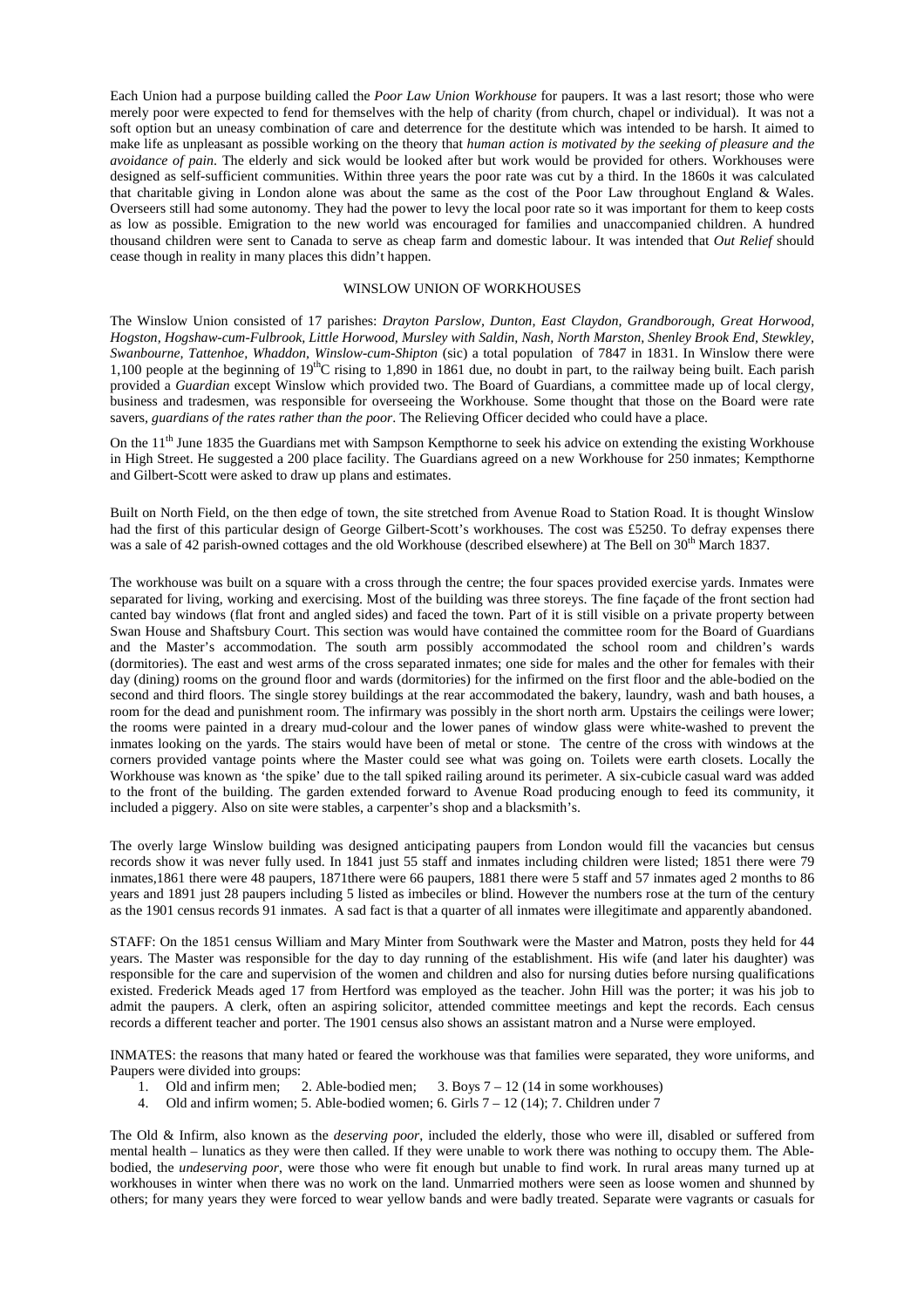whom the workhouse was a vital refuge. They would only be admitted after 5pm and often long queues formed. Once admitted they would have to do 4 hours work before receiving bed and board. Some did the work in the morning before being let out. Children stayed with their mothers in the casual wards.

ROUTINE: there was a tedious regime controlled by the bell which clanged at:

6.00 - half an hour to get ready before Matron's inspection, followed by prayers and half an hour for breakfast

7.00 - time for work

Noon -lunch break 1.00 - back to work

6.00 - dinner followed by prayers

8.00 - bed

The day was governed by daylight hours, in winter 7.00 was rising time. In winter the inmates were pleased to go to bed as there was little coal to warm the day room, the aim was not to waste the ratepayers' money.

WORK: Able-bodied women undertook the tasks necessary to run the workhouse – cooking, laundry, cleaning, scrubbing floors etc. They also worked in the infirmary and helped with the old and infirm. The *deserving* women sewed new uniforms, patched and darned old ones. Some edged handkerchiefs with lace. In Winslow the lace was sold and they were paid 3/- (15p). Able-bodied men broke stone for roads, chopped wood for kindling, worked in the bakery etc. The *deserving* men tended the vegetable garden. One of the most hated jobs was oakum, (the unpicking of old rope). When tarred rope used to seal wooden ships was no longer efficient the inmates had to remove the tar by hammering it with wooden mallets or iron hooks. It was hard work and often caused hands to bleed; they were expected to get through 3.5 lbs. Punishment could be to go without food for two days or be put in the darkened punishment room. Inmates didn't work on Sundays but were expected to attend church in the morning and afternoon when they were separated as in the Workhouse. Christmas Day & Good Friday were work-free.

FOOD: There were six model menu plans the Master could choose from. The amount of food provided was carefully recorded by the Clerk or Master in ledgers. Each week inmates were given between 137 and 182 ounces dependant on age and gender. Interestingly in prisons they were allowed 292 ounces! It was however more than a labourer. The meals were monotonous, intended to fill stomachs and sustain life. In some workhouses bread made up the bulk of the weight, not nice bakery loaves but dense black ones made of rye. Breakfast was gruel, a thin watery porridge and a mug of tea, with sometimes a piece of bread. For lunch the inmates were allowed 5oz meat or bacon twice a week, cod or haddock on Fridays, suet pudding on two days and broth on the other two days. Dinner was bread, cheese and water.

CHILDREN & EDUCATION: Before compulsory schooling under the Education Act of 1870 workhouse children were often better off as they were taught the 3Rs and Religious Education for three hours a day. Children were equipped to become useful citizens. Lessons were often hindered in winter by the lack of light. The older children were prepared for employment for example leaning the trade of a tailor, farrier or gardener for boys and sewing or household tasks for girls. For the teacher the workhouse was a live-in job. He was responsible for seeing that the boys washed at 6am, supervised their meal-times, exercise and bedtime routines and checked they carried out their daily chores. He supervised their conduct and appearance for outside visits. The teacher worked Saturdays and Sundays but had two nights off each week! After 1870 some children attended the local elementary school, they were recognised by their shaved hair and uniforms. Girls about to leave the workhouse to go into service were allowed to grow their hair.

Winslow workhouse records give further insight into the regime –

1835 All infectiously diseased inmates to be accommodated in one second storey room with windows open and the room heated by coal fire night and day

1836 Women allowed 1pint beer a day reduced to ½ pint in August

- 1837 Windows on the north side were secured to prevent inmates from escaping
- 1838 Quantity of stone purchased to afford employment

1839 Bibles were provided

1841 The Master was refused a salary increase. Advertisements for a Porter and Schoolteacher show both were paid £20 pa

1844 The Union offered to pay people to go to Australia – man & wife  $30/-(\pounds1.50)$ ; child  $5/-(25p)$ ; single person  $20/-(\pounds1)$ 1845 Rev George Hinde requested 12 girls age 14+ for a paper manufacturer in Kent for a wage of 2/6 plus board and lodgings. The Guardians refused the application but any girl desirous to go could with the Board providing necessities and clothes

1857 At Christmas the 38 inmates were treated to an unlimited supply of roast beef and plum pudding. The men were given tobacco, the women snuff and children oranges and nuts. A similar record appears in 1866

Sometimes it all got too much for the inmates - James Price aged 15 was driven to despair and set the linen store alight. Thomas Kelly burnt his clothes so that he didn't have to work. The punishment was harsh, James got fourteen days in prison and 12 lashes of the birch and Thomas got 21 days in Aylesbury gaol.

INFIRMARY: it is likely there was an Infirmary to cater for the needs of the inmates and the town's poor. Although there were two doctors in Horn Street (by 1991there was a GP at Norden House) without the means to pay it would have been necessary for the poor to use the Infirmary. About a third of the patients would **not** have been inmates; they took in their own bed linen, cutlery, towel, comb and fare to return home. Generally workhouse infirmaries were supervised by the District Medical Officer. He worked under contract supplying all drugs, bandages etc. and performed operations, vaccinations and midwifery. At the start almost all the nursing care was done by inmates so poor hygiene was not unusual. Pauper nurses often worked for rations of gin! Scabies and lice were common amongst those living in close proximity; also conjunctivitis was often rife among the children, which if left untreated could cause blindness. Dysentery, typhus and